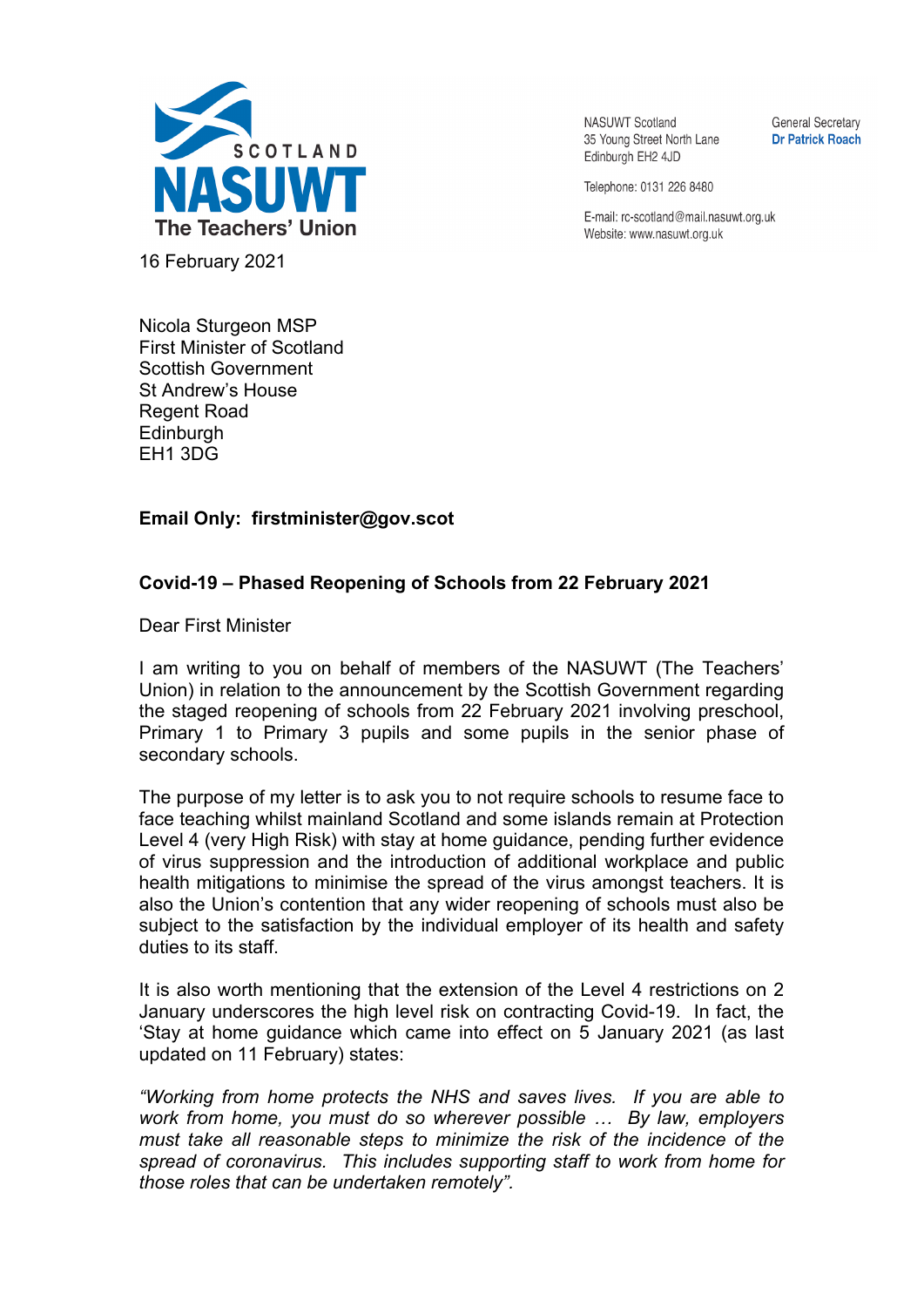The position was reinforced in the statutory guidance published on 19 January 2021 (as last updated on 2 February), which states *"Organisations should make every reasonable effort to make working from home the default position"..*

Although the Scottish Government has it within its power to require schools to be reopened, it must exercise its powers consistently with Article 2 (Right to Life) and Article 8 (Right to Respect for Private and Family Life) of the European Convention on Human Rights (ECHR). The NASUWT's position on its members' Convention Rights is clear and unambiguous, namely:

- 1. If any of its members died from contracting Covid-19 having been required to return to school pre-vaccination, his or her **Article 2** rights would be infringed. This is particularly the case since the Scottish Government has it within its power to provide early vaccination to teachers, including NASUWT members.
- 2. Having its members placed at risk of catching and transmitting a serious disease to their families/support bubble is a material infringement of their right to family and private life.

## **Factual Basis**

The risks posed to teachers, including NASUWT members, by the resumption of classroom teaching are greater than those faced by most of the rest of the public. In the case of early years teaching this is because of the difficulties of ensuring effective social distancing. In the case of younger pupils, such a risk is greater because of the likelihood of non-compliant behaviour outside of the classroom.

In rare, but realistic instances, a teacher could die and/or contract debilitating long Covid-19. This is not an exaggeration or hyperbole.

Additionally, it is unnecessary to expose teachers to this risk at the present time. The vaccine programme is going well and the government has it in its power to provide vaccinations to teachers in short order.

In addition, online learning has proven to be highly effective and can be continued for all children with the exception for vulnerable children and the children of key workers.

### **Legal Basis**

It is undisputed that the Scottish Government has it within its power to require schools to be reopened (Coronavirus (Scotland) Act 2020). However, it must exercise its powers consistently with Article 2 and Article 8 of the European Convention on Human Rights (ECHR).

### **Article 2 of the ECHR**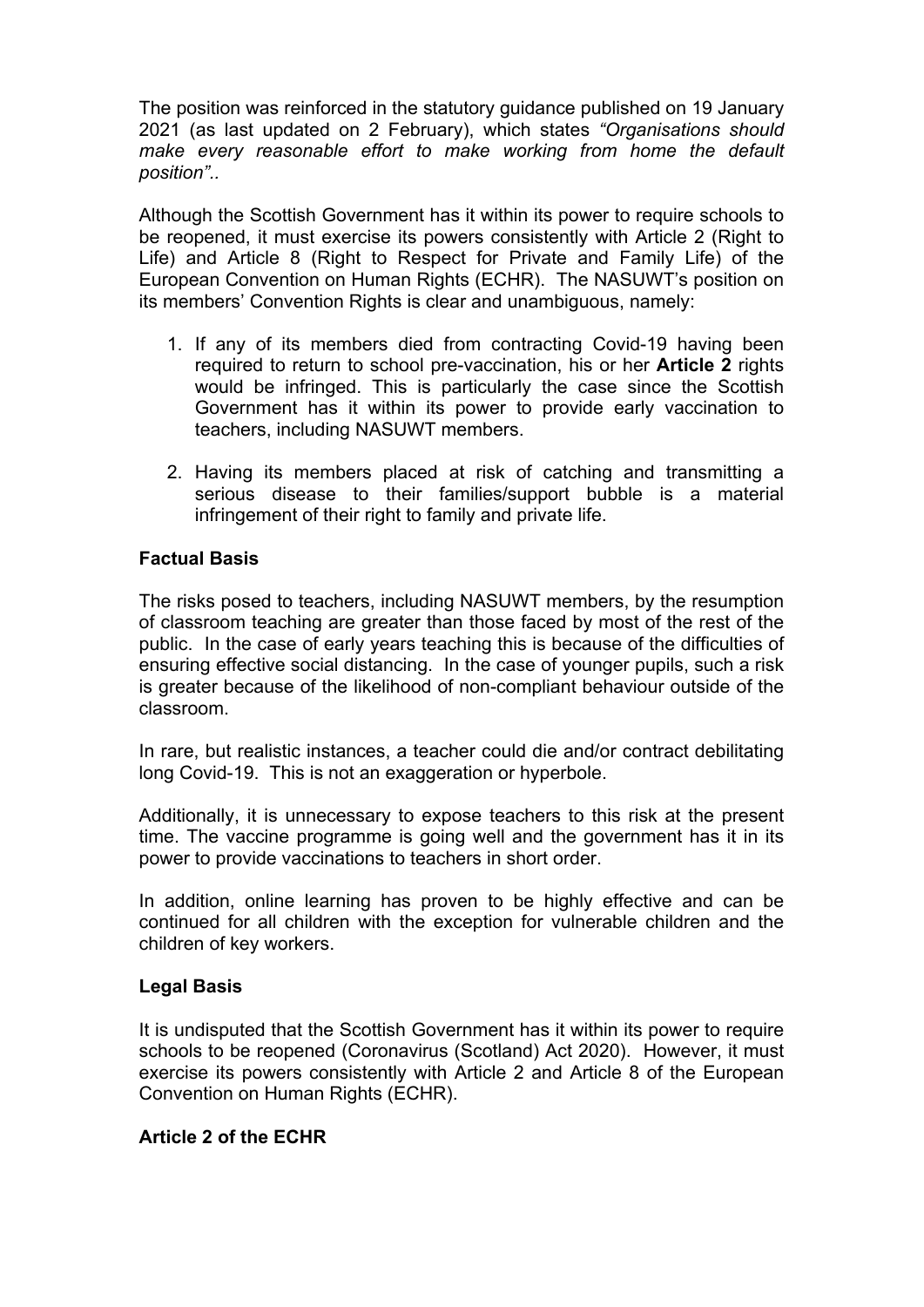## **Right to life**

- 1. Everyone's right to life shall be protected by law. No one shall be deprived of his life intentionally save in the execution of a sentence of a court following his conviction of a crime for which this penalty is provided by law.
- 2. Deprivation of life shall not be regarded as inflicted in contravention of this Article when it results from the use of force which is no more than absolutely necessary:
	- a) in defence of any person from unlawful violence;
	- b) in order to effect a lawful arrest or to prevent the escape of a person lawfully detained;
	- c) in action lawfully taken for the purpose of quelling a riot or insurrection.

The NASUWT contends that if any of its members died from contracting Covid-19 having been required to return to school pre-vaccination, his or her **Article 2** rights would be infringed. This is particularly the case since the Government has it within its power to provide early vaccination to teachers.

## **Article 8 of the ECHR**

### **Right to respect for private and family life**

- 1. Everyone has the right to respect for his private and family life, his home and his correspondence.
- 2. There shall be no interference by a public authority with the exercise of this right except such as is in accordance with the law and is necessary in a democratic society in the interests of national security, public safety or the economic well-being of the country, for the prevention of disorder or crime, for the protection of health or morals, or for the protection of the rights and freedoms of others.

It is also the Union's case that placing its members at risk of catching and transmitting a serious disease to their families/support bubble is a material infringement of the right to family and private life. For the reasons set out this inference is not proportionate.

### **Primacy of Employers Duty of Care – Health and Safety**

As you will be aware, primary legislation merely sets out a statutory power, which cannot abrogate the duty placed on employers by section 2 of the Health and Safety at Work Act 1974.

The material provisions of section 2 of the Health and Safety at work Act 1974 say: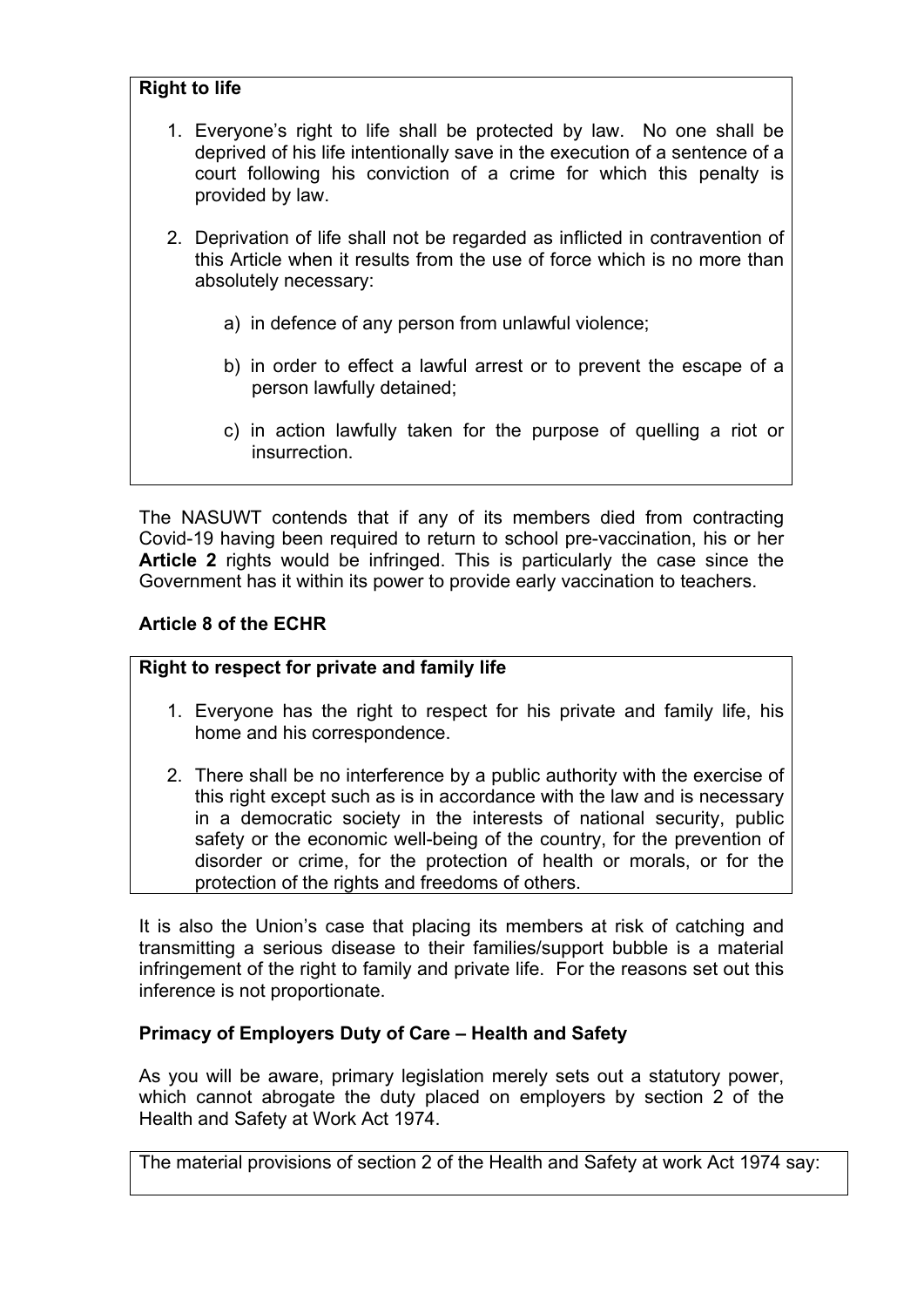# 2 **General duties of employers to their employees.**

- (1) It shall be the duty of every employer to ensure, so far as is reasonably practicable, the health, safety and welfare at work of all his employees.
- (2) Without prejudice to the generality of an employer's duty under the preceding subsection, the matters to which that duty extends include in particular—
- (a) the provision and maintenance of plant and systems of work that are, so far as is reasonably practicable, safe and without risks to health;
- (b) …
- (c) the provision of such information, instruction, training and supervision as is necessary to ensure, so far as is reasonably practicable, the health and safety at work of his employees;
- (d) …
- (e) the provision and maintenance of a working environment for his employees that is, so far as is reasonably practicable, safe, without risks to health, and adequate as regards facilities and arrangements for their welfare at work.
- (3) Except in such cases as may be prescribed, it shall be the duty of every employer to prepare and as often as may be appropriate revise a written statement of his general policy with respect to the health and safety at work of his employees and the organisation and arrangements for the time being in force for carrying out that policy, and to bring the statement and any revision of it to the notice of all of his employees.
- (4) Regulations made by the Secretary of State may provide for the appointment in prescribed cases by recognised trade unions (within the meaning of the regulations) of safety representatives from amongst the employees, and those representatives shall represent the employees in consultations with the employers under subsection (6) below and shall have such other functions as may be prescribed.
- (5) …
- (6) It shall be the duty of every employer to consult any such representatives with a view to the making and maintenance of arrangements which will enable him and his employees to co-operate effectively in promoting and developing measures to ensure the health and safety at work of the employees, and in checking the effectiveness of such measures.
- (7) In such cases as may be prescribed it shall be the duty of every employer, if requested to do so by the safety representatives mentioned in [F2subsection (4)] above, to establish, in accordance with regulations made by the Secretary of State, a safety committee having the function of keeping under review the measures taken to ensure the health and safety at work of his employees and such other functions as may be prescribed*.*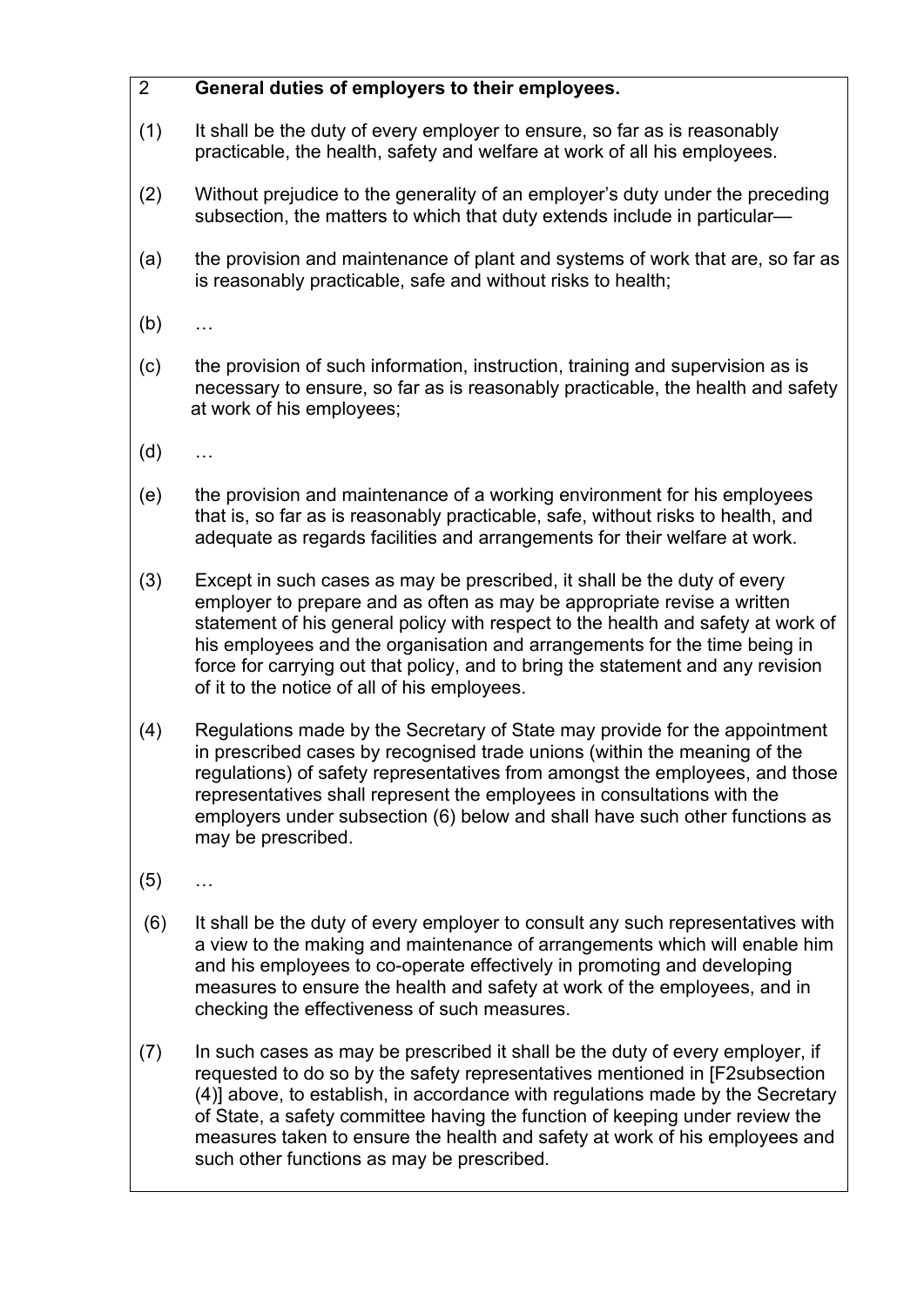Firstly, it is important to note that breach of these duties is a criminal offence.

Secondly, it is for the employer to satisfy itself (and its liability insurer) that there is no unreasonable risk to the health and safety of staff, including NASUWT members, and it cannot be absolved from this duty, which is found in primary legislation by an order, made or action taken, under the Coronavirus (Scotland) Act 2020: *R v Secretary of State for Social Security, Ex p Joint Council for the Welfare of Immigrants [1997] 1 WLR 275,* which was cited with approval and applied by the Supreme Court in *R (on the application of Unison (Appellant) v Lord Chancellor (Respondent) [2017] 3 WLR 409 at paragraph 103.*

## **Equality Impact Assessment**

The NASUWT wrote to you in August 2020 to emphasise the evidence-based consensus that the risk of injury to health and of death from Covid-19 is significantly higher for those from BAME backgrounds. To date, you have provided not the slightest explanation as to why there is to be no impact assessment either now or before your decision to announce the wider reopening of schools from 22 February 2021.

The NASUWT is very concerned about this and considers it to be inconsistent with scientific evidence of the impact of Covid-19 on the BAME group and for other teachers with protected characteristics.

You will be well aware that the public sector equality duty in section 149 of the Equality Act 2010 applies to you and your Department. The NASUWT considers that the failure to carry out an impact assessment of the decision to reopen schools on 22 February 2021 is unlawful and irrational.

### **Requested Action**

It is our view that you continue the suspension of face-to-face teaching pending further evidence of virus suppression and the introduction of additional workplace and public health mitigations to minimise the spread of the virus amongst teachers.

Given the importance and immediacy of these issues, I trust that this matter will be given your immediate attention and that you will reply as a matter of urgency to the point set out above. Failing which, the NASUWT will consider taking proceedings in the Court of Session, for appropriate declaratory or other relief.

Yours faithfully

le fil

Dr Patrick Roach **General Secretary**